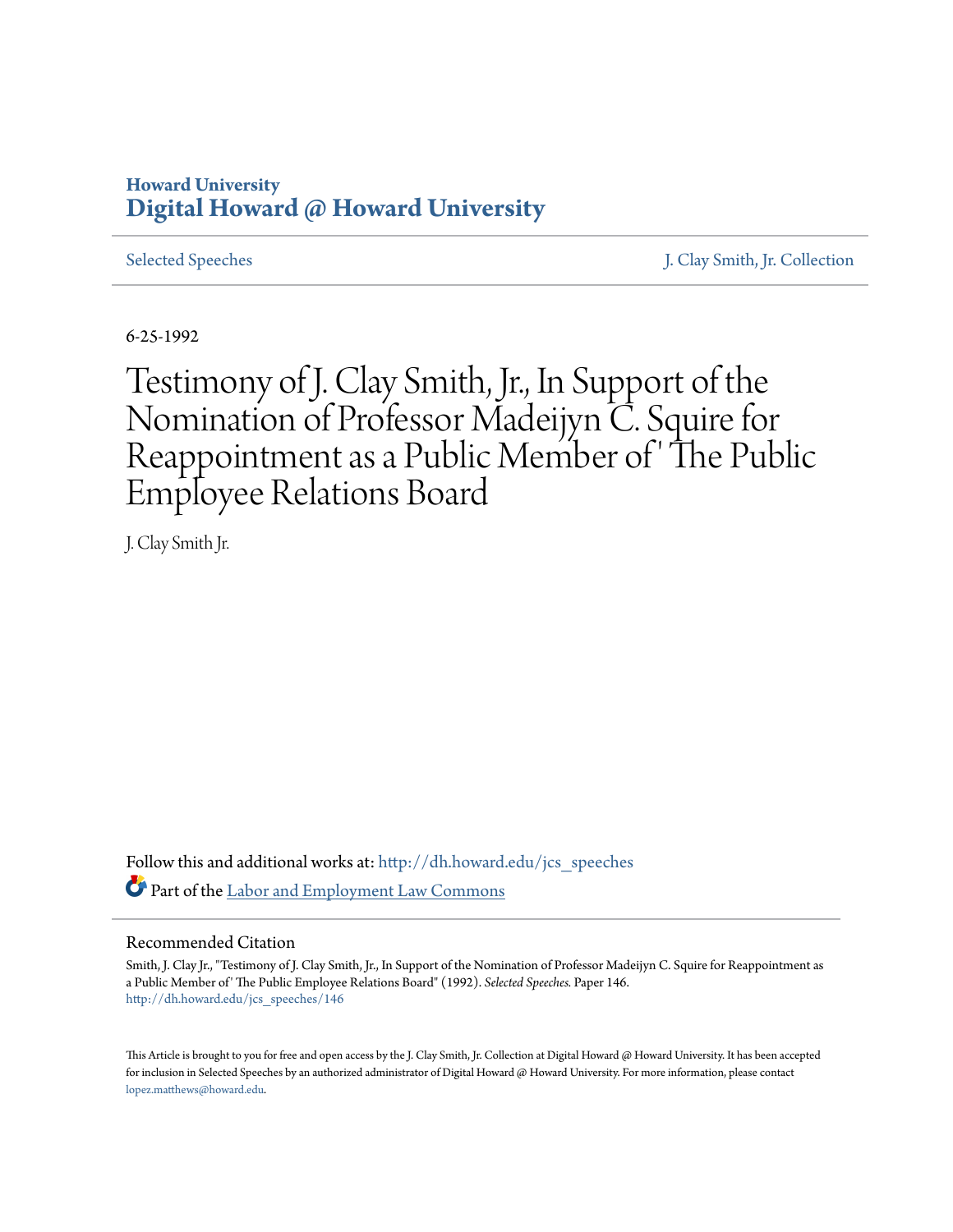TESTIMONY OF J\_ CLAY SMITH, JR\_, IN SUPPORT OF THE NOMINATION OF PROFESSOR MADEIJYN C. SQUIRE FOR REAPPOINTMENT AS A PUBLIC MEMBER OF' THE PUBLIC EMPLOYEE RELATIONS BOARD

June 25, 1992

Chairman Nathanson and Members of the Committee on Government Operations:

It gives me great pleasure to support the nomination by Mayor Sharon Pratt Kelly of Madelyn Carol Squire for reappointment to the Public Employee Relations Board. I support this nomination because the record demonstrates that this Nominee is qualified for reappointment to this important Board.

As you know, Madelyn Squire is a tenured professor on the Law Faculty at Howard University where her principal concentration is in the field of Labor Law. She teaches not only the basic course, but the advanced courses, also. In addition, Professor Squire was instrumental in writing the grant that inaugurated the Labor Law clinic which helped many residents of the District of Columbia win settlements against employers who discriminated against them on the basis of race, creed, religion, sex, religion and national origin.

More specifically, Professor Squire has demonstrated her competency for confirmation by the Council because she has served as a Nember of the Public Employee Relations Board since 1989. As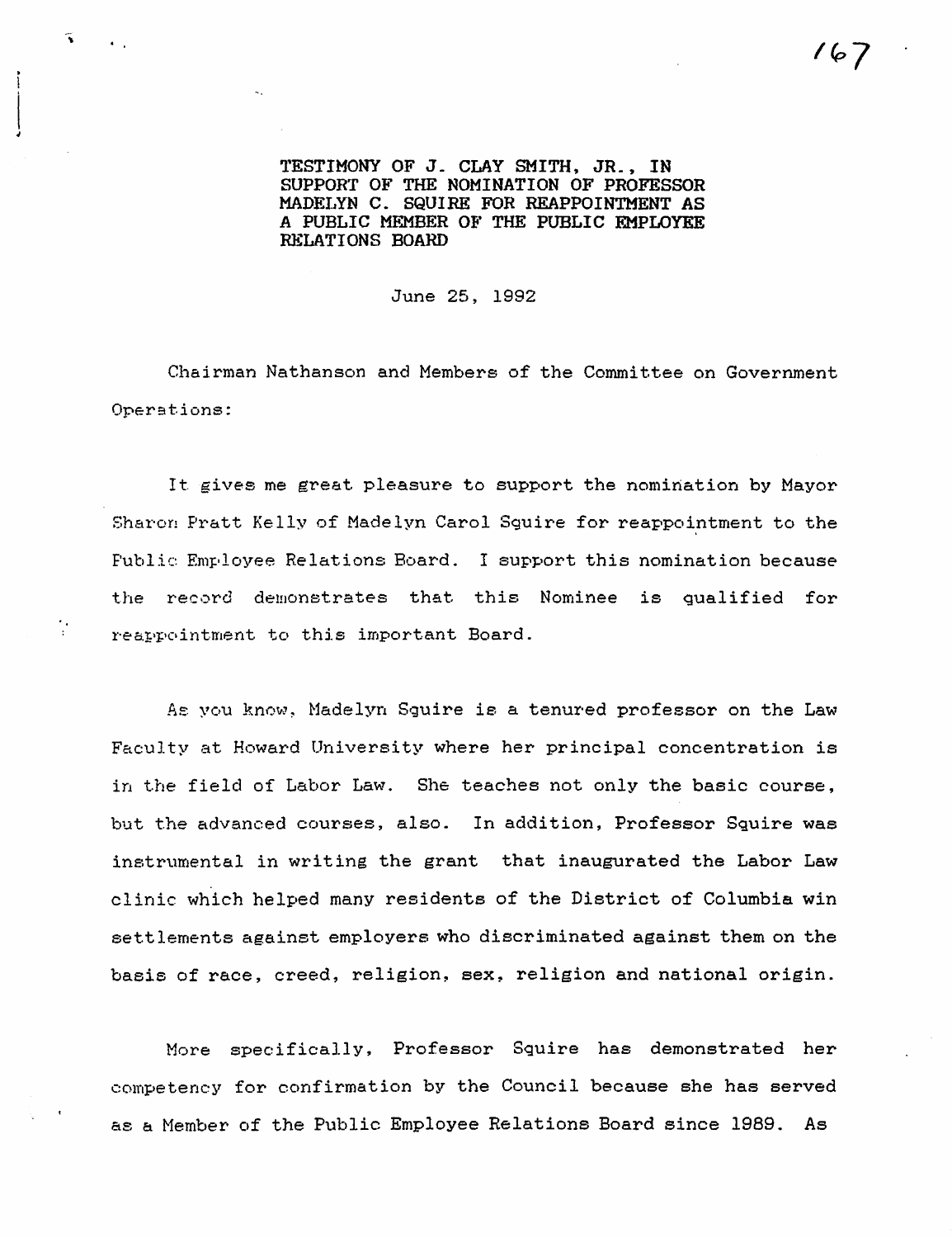## Page 2 Professor Squire

a member of the Board she has gained the requisite knowledge and experience for confirmation, and I am sure that she has won the respect and admiration of the citizens of the District of Columbia and the Board as well.

I am not only here supporting Professor Squire's nomination became she is a colleague of mine on the Faculty of Law, but as a resident of Ward 4, who is interested in how the City is run and one who is desirous of having disputes between the government and labor settle in a fair, equitable and timely manner.

I believe that Professor Squire shares my goal and that of this Committee that the Public Employee Relations Board should run efficiently. and in such a manner so as to assure that disputes between the City and labor will be resolved in a fair, equitable and timely manner.

Before closing this Testimony, I think that it is important to point out that Professor Squire scholarship is the' field of Labor Law has not gone unrecognized. She has recently published articles on Labor Law issues in the Maine Law Reyiew, the University of Pittsburgh Law Review and the Howard Law Review. This, plus her past. work experience as staff attorney at. the National Labor Relations Board, amply demonstrates her sustained interests in the field of Labor Law from both a management and labor perspective.